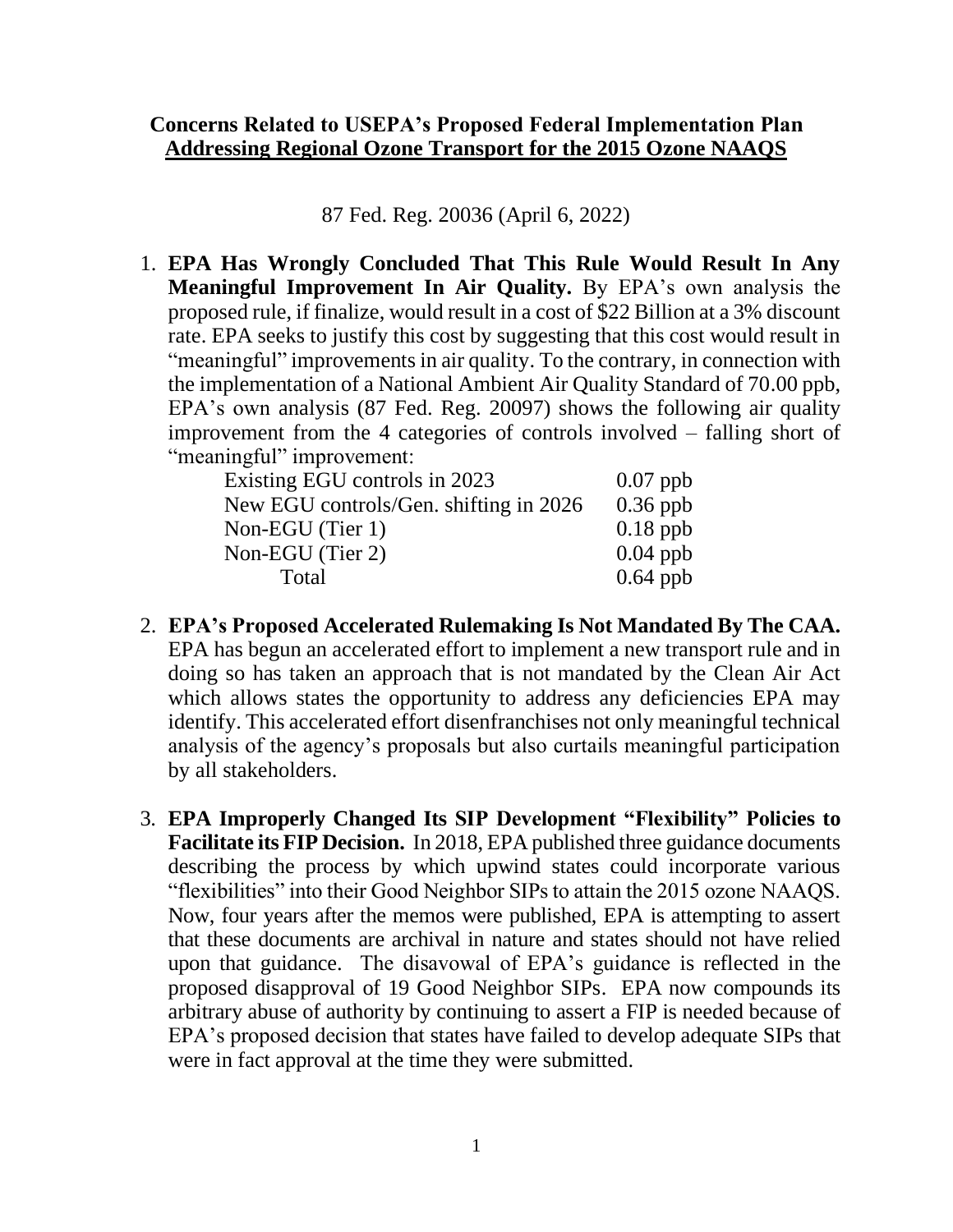- 4. **EPA Has Stated Its Intent to Conduct Additional Air Quality Modeling Without Allowing Public Comment.** In December 2021, many stakeholders submitted detailed comments to correct errors in the emission inventory platform used by EPA to support its proposal. EPA's efforts to revise this emission inventory platform at this time raises the question about whether EPA intends to update the modeling used to support its proposal in support of the final rule. While EPA must rely on modeling that accurately reflects current on-the-books regulatory requirements, EPA representatives have stated that any such additional modeling would be undertaken without allowing the opportunity for public comment.
- 5. **EPA Failed To Align Upwind and Downwind State Emission Reduction Obligations.** Nowhere in its discussion of the regulatory framework underlying these proposals does EPA recognize its obligation to align the responsibility of upwind states to the obligation of downwind states to control emissions. EPA's statutory duty is to harmonize the Good Neighbor Provision of CAA  $$110(a)(2)(D)(i)$  with nonattainment and maintenance requirements of CAA §172 so that compliance burdens are aligned among upwind and downwind states. EPA, however, has proposed a new transport rule without consideration of the timing of the implementation of nonattainment controls by downwind states - effectively shifting the burden of additional controls to the upwind states. EPA has a duty to delay the upwind compliance date to align with the downwind state compliance deadlines. Both plans must be aligned with the same timeframes to avoid an inappropriate shifting of the compliance burden from one group of states to another.
- 6. **EPA Must Assess Ongoing Emissions Reductions Programs and On-The-Books Controls to Correctly Assess Nonattainment.** EPA has the burden to assess both upwind and downwind emissions reductions programs. The modeling relied upon for these proposals, however, fails to include all such emission control requirements. Principal among the omitted control programs is the New York State Department of Environmental Conservation recently adopted controls for simple cycle and regenerative combustion turbines ("SCCT") or "peaking units" noted by the agency as being inefficient and approaching 50 years of age. Yet, while New York has estimated controls will result in a 4.8 ppb significant air quality improvement to nonattainment monitors within the New York Metropolitan Nonattainment Area (NYMA), implementation is delayed until 2025 and beyond. This is occurring while EPA seeks to impose new controls on upwind states in 2023.
- 7. **EPA's Air Quality Modeling Is Defective.** EPA's air quality modeling used to support the new transport rule contains numerous defects including (a)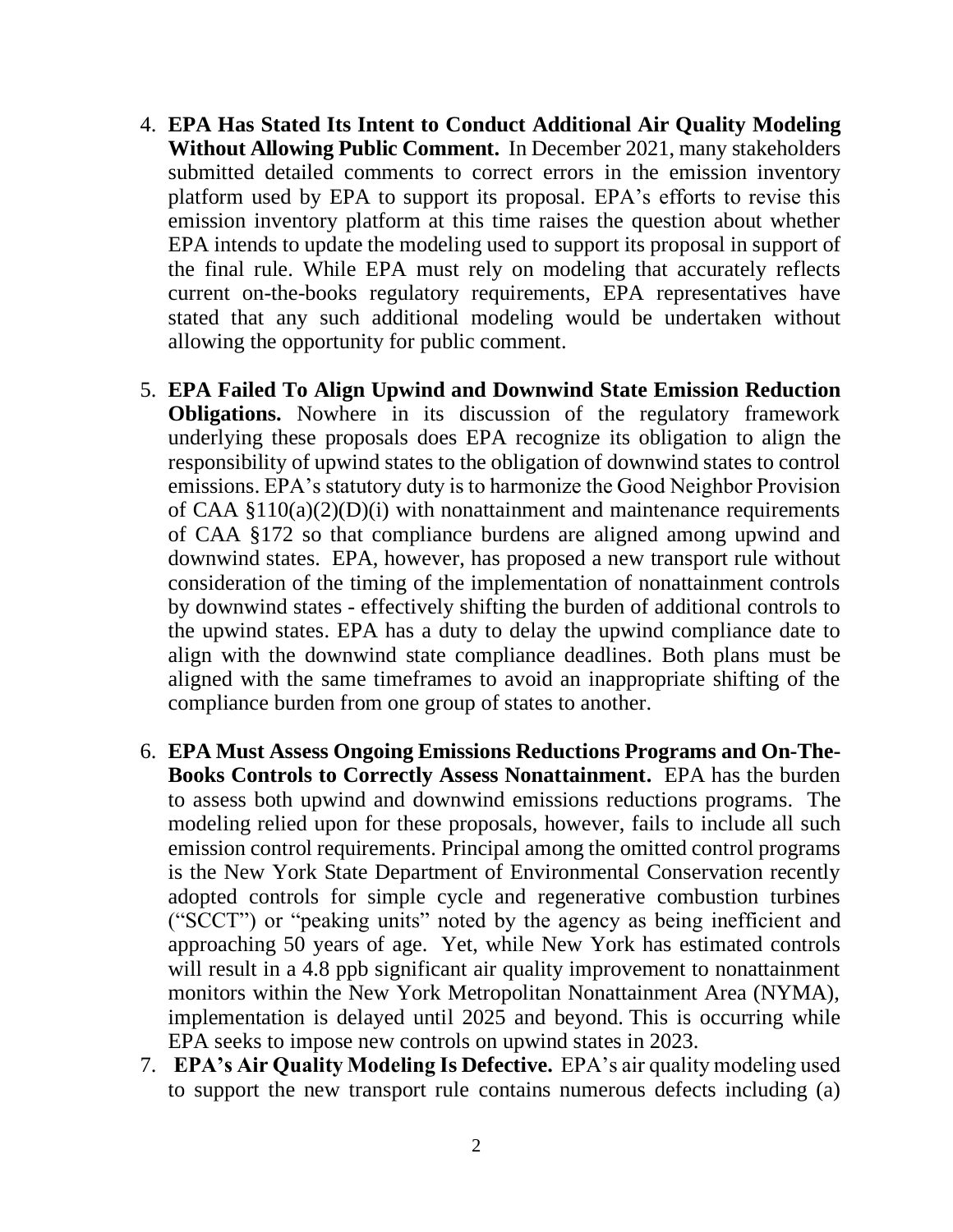reliance on 12 km grid resolution domain which does not accurately account for ozone transport in the Lake Michigan area where finer grid modeling is necessary (b) assessing days in which the downwind monitors are actually in attainment with the ozone NAAQs (and therefore are not indicative of the cause of nonattainment) and (c) selection of days for analysis in which the nonattainment was caused by "exceptional events" - contrary to CAA requirements.

- 8. **EPA Has Significantly Underestimated The Cost of New Emission Controls Resulting In An Attainment Strategy That Is Not Achievable**. EPA's proposed transport rule significantly under-estimates the cost of controls on EGU and non-EGUs and results in control obligations that are not achievable and certainly not achievable in the time-period being proposed.
- 9. **EPA Has Failed To Address NOx Mitigation Strategies For Several Key Local Sources**. EPA should consider other NOx mitigation strategies from local sources like simply cycle combustion turbines, municipal waste combustors, and distributed generation. These sources are known to be causing nonattainment or maintenance problems in their own areas.
- **10.EPA Continues To Address Point Sources In Its Proposed Rule When It Is Undisputed That Mobile Sources Are The Primary Cause Of Remaining Air Quality Problems.** Available modeling data clearly shows that the most significant contributor to ozone air quality is mobile sources. The air quality impacts from downwind state mobile source emissions reductions programs are measurable and warrant incorporation into the overall calculation of emissions reductions from CAA programs that will improve ozone air quality as part of the initial and aligned analysis of attainment strategies for both upwind and downwind states.
- 11. **EPA's Proposal Is Limited Only To NOx Emissions And Fails To Recognize That VOCs Are A Matter Of Significant Concern in Wisconsin And Illinois Because Of Modeling Inaccuracies.** Several downwind nonattainment monitors in urban areas around Lake Michigan have recently been shown to be largely unresponsive to ozone reduction strategies consisting of regional interstate NOx control and that high ozone days in the region were predominantly VOC-limited in nature.
- 12. **EPA's Reliance On Generation Shifting As An Emission Reduction Strategy Is Beyond Its Authority.** In its proposed FIP, EPA offers assurances its generation shifting is constrained, but that the "sector's unusual